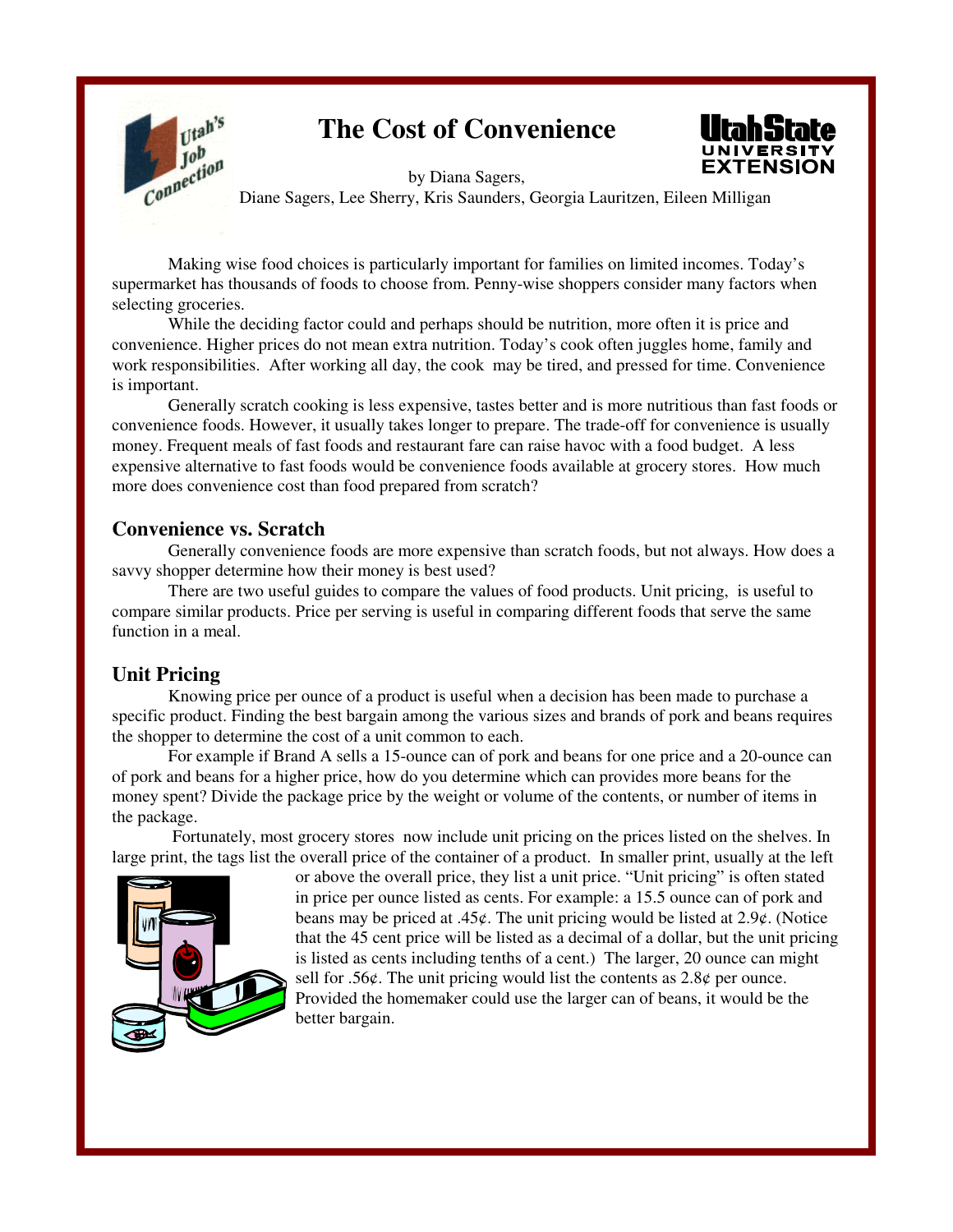

#### **Price per Serving**

In some instances, shoppers must choose between two products that are not the same. For example, fresh potatoes, which still include the skins and moisture, provide fewer servings per ounce than potato flakes.

In such a situation, price per serving is a more accurate measure than price per ounce. For example, 20 pounds of potatoes makes about 50 servings. If twenty pounds cost \$2.98, each serving costs  $6¢$ . The package of potato flakes might make 34 servings for \$3.89. A serving would cost  $11.4¢$ . (The fresh potatoes cost just over half the price of the potato flakes.) So even adding in the expense of cooking, they will cost less per serving.

Sometimes choices might be between very different products in the same category. For example how does a serving of hamburger compare with a serving of hot dogs? If you make four hamburgers out of a pound of beef, and it costs \$1.04 per pound, the burger would cost 26 cents per serving. A hot dog at \$1.60 for a package of 8 would cost 20 cents each.

One might also compare the costs of homemade vs. ready-made products. For example, a homemaker's recipe for pizza may weigh more than a similar deli-pizza because she added extra ingredients but may actually cost less per serving.

To determine price per serving, the consumer should divide the total price of the product by the number of servings in the package. Fortunately, recent USDA specifications require that most foods must list on the label the serving size and number of servings in their packages. USDA regulations have established serving sizes on similar products so they are measured consistently through the industry.

#### **Time and Skill Requirements**

Scratch cooking usually takes longer than cooking with convenience foods since multiple ingredients must be measured, mixed and fully cooked. Often a recipe is required, located and consulted as the food is prepared.

However, this rule-of-thumb can be misleading. Cooking time is not necessarily shorter for convenience foods. For example, it takes just as long to cook macaroni as part of a mix as it does to cook plain macaroni. While the macaroni cooks for a scratch dish, other parts of the dish can be prepared.

The cook's skill level makes a big difference in the time required to prepare a dish. If someone cooks a certain dish often enough to have the recipe memorized and knows shortcuts, they can save much time.

Homemade mixes are a way of saving time on cooking by measuring bulk amounts of ingredients into a container and storing the mixture until it is needed.

#### **Necessary Equipment**

Some cooks are limited by lack of cooking equipment. A microwave or pressure cooker can save quantities of time, but are not necessarily available to everyone.

Some recipes require more dishes and very specific equipment to make. Generally equipment substitutions exist. For example a loaf or tube pan can substitute for a bundt pan. Two knives will replace a pastry blender. A hand grater works just as well as an electric grater, although the process takes longer. A wire whip or fork will blend ingredients in place of a mixer.

Some equipment enhances the cooking process, but is

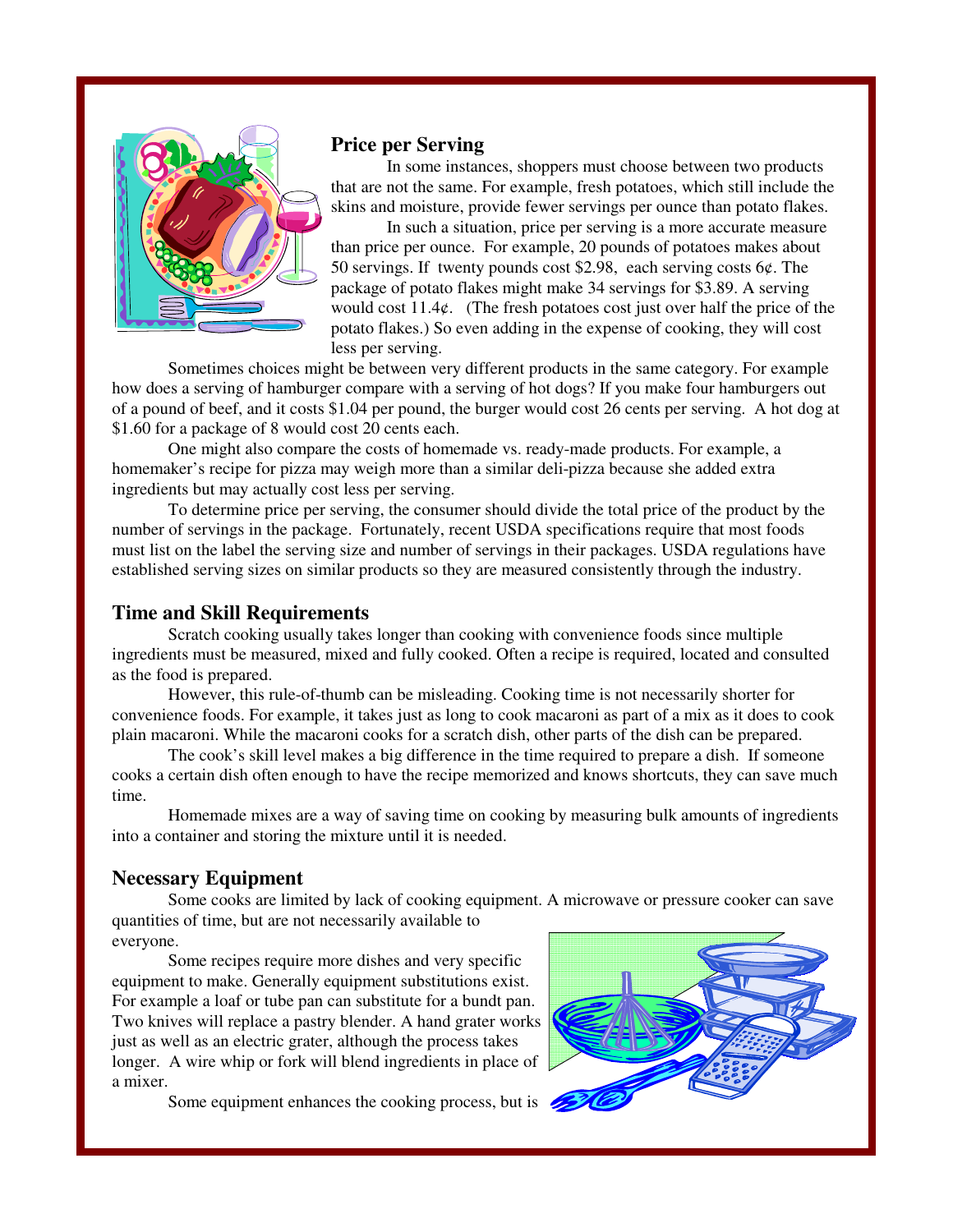not totally necessary for an acceptable product. For example, a copper bowl is excellent for whipping light, fluffy egg whites, but they can be whipped acceptably in any clean bowl.

#### **The Advantages of Convenience foods vs. Home Cooked Foods.**

#### **Scratch Cooking**

- 1. Generally scratch ingredients are less expensive than mixes.
- 2. More creativity and freedom in the ingredients included in the dish.
- 3. The cook can improve quality and flavor by ingredient choices.
- 4. The cook has the option to reduce or eliminate fat and salt in recipes.
- 5. The cook knows all the ingredients used to make the food.

#### **Convenience Foods**

- 1. Less time is usually required for food preparation.
- 2. Convenience foods can usually be made using fewer dishes and

#### utensils.

- 3. Convenience foods have consistent flavor -- no changes from time to time.
- 4. Little skill is required. Part of the convenience of such foods is ease of preparation.
- 5. To vary tastes, extra ingredients may be added (such as toppings for pizza).

Cooks can make wise choices in providing meals for a family. By considering nutritional value, cost, time requirements, a homemaker can provide healthy, tasty and inexpensive meals for a family.



## **Food Pricing Charts**

The following charts list some commonly used foods and their relative prices. Although prices change, these samples should show the price relationships between various products.

Four grocery stores including two major chains and two privately owned grocery stores were surveyed. In doing the grocery survey, sale prices were not used since they might artificially affect the averages. Store brands were priced when possible so that products would be similar in quality and price. After completing the surveys, the figures were averaged from all the stores to get sample prices.

The charts also include recipes from various foods using Food and Nutrition Program (FNP) recipes to compare them with ready made or partially prepared dishes.

The included graph illustrates and compares the findings.

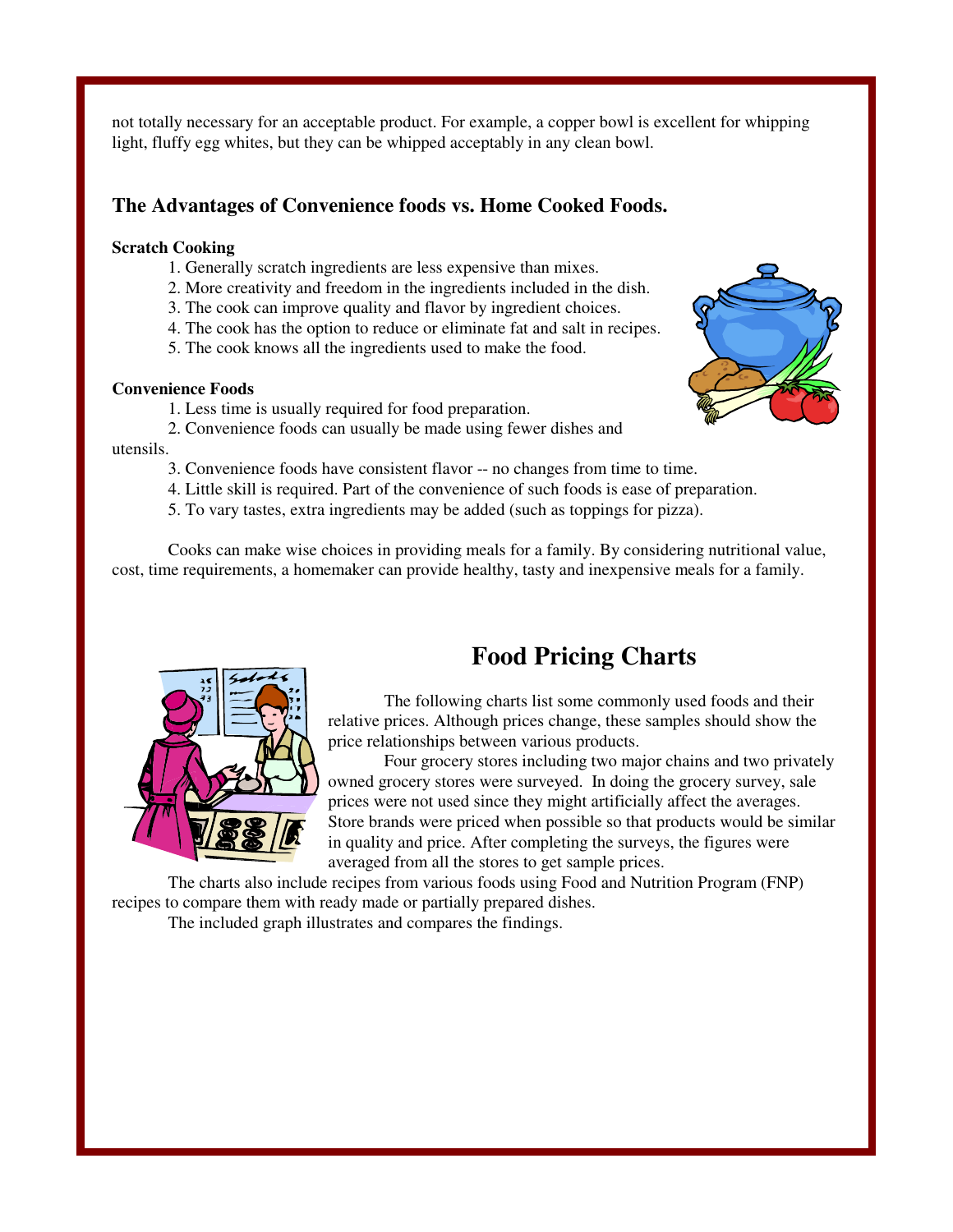# **CONVENIENCE COMPARISONS**

## DINNER FOODS

cost per serving



### **Tuna Noodle Casserole**

3 cups noodles 1 can tuna fish 1/4 cup crackers 1 can cream of mushroom soup

#### **TOTAL COST: \$1.72 (6 servings)**



**TOTAL COST: \$6.36** (16 servings)



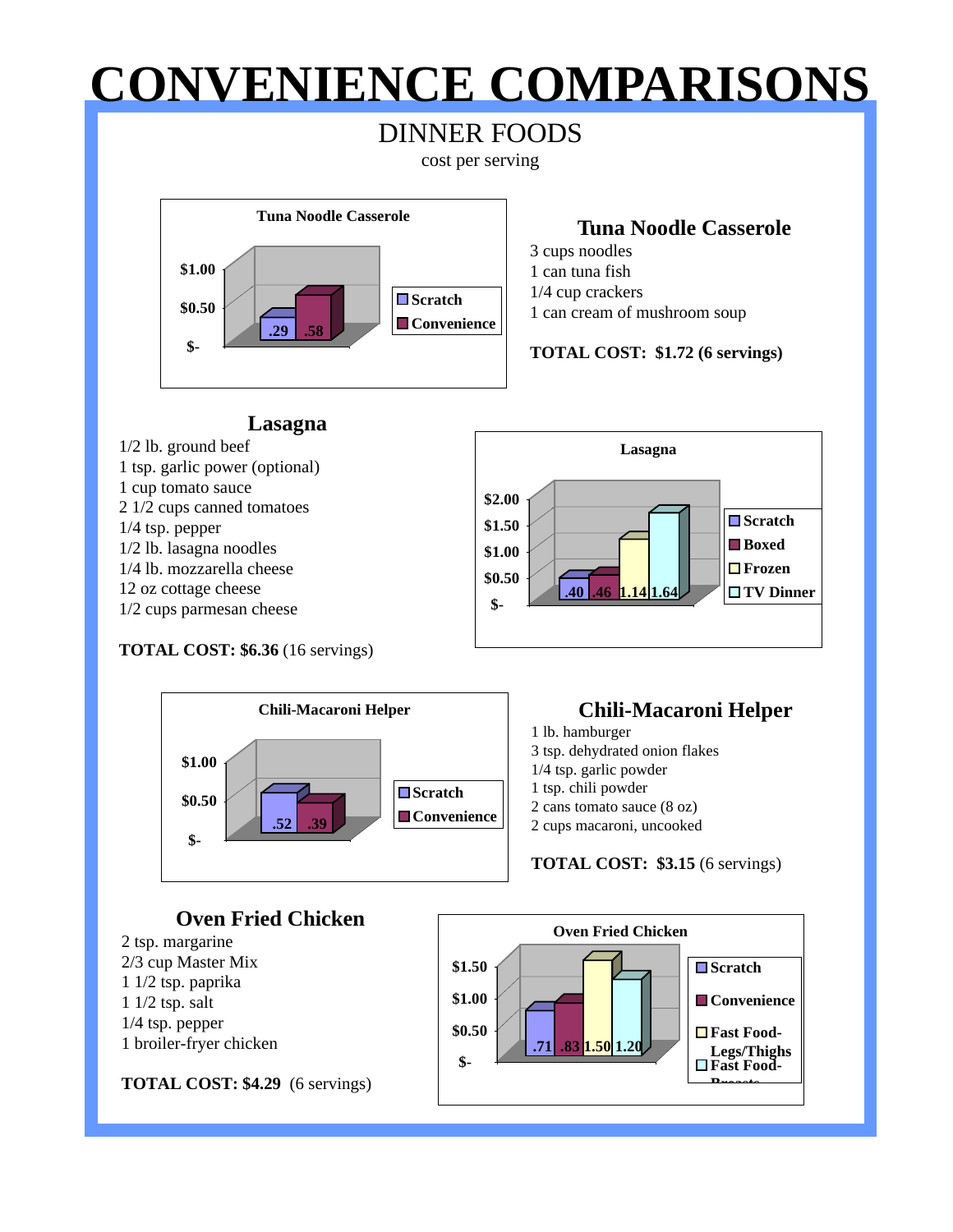

### **Soft Tacos**

- 1/2 lb. ground beef 1/2 cup onion
- 1 can refried beans (8 oz)
- 1 can tomato paste (6 oz)
- 1/2 tsp. chili powder
- 12 flour tortillas (6 inch)
- 1 cup cheese (optional) shredded
- 2 cups lettuce (optional) shredded
- 1 cup tomatoes (optional) chopped
- 1/2 cup green pepper (optional) chopped

#### **TOTAL COST: \$6.02** (10 servings)



**\$-**

**\$0.50**

**\$1.00**

## **Burritos**

1 lb. ground beef 1 green pepper (chopped) 1/4 cup onion (chopped) 1/2 cup tomato sauce 1/2 tsp. oregano 12 tortillas



**Soft Tacos**

**□Scratch** 

**Fast Food .60 .79** 

#### **TOTAL COST: \$3.56** (12 servings)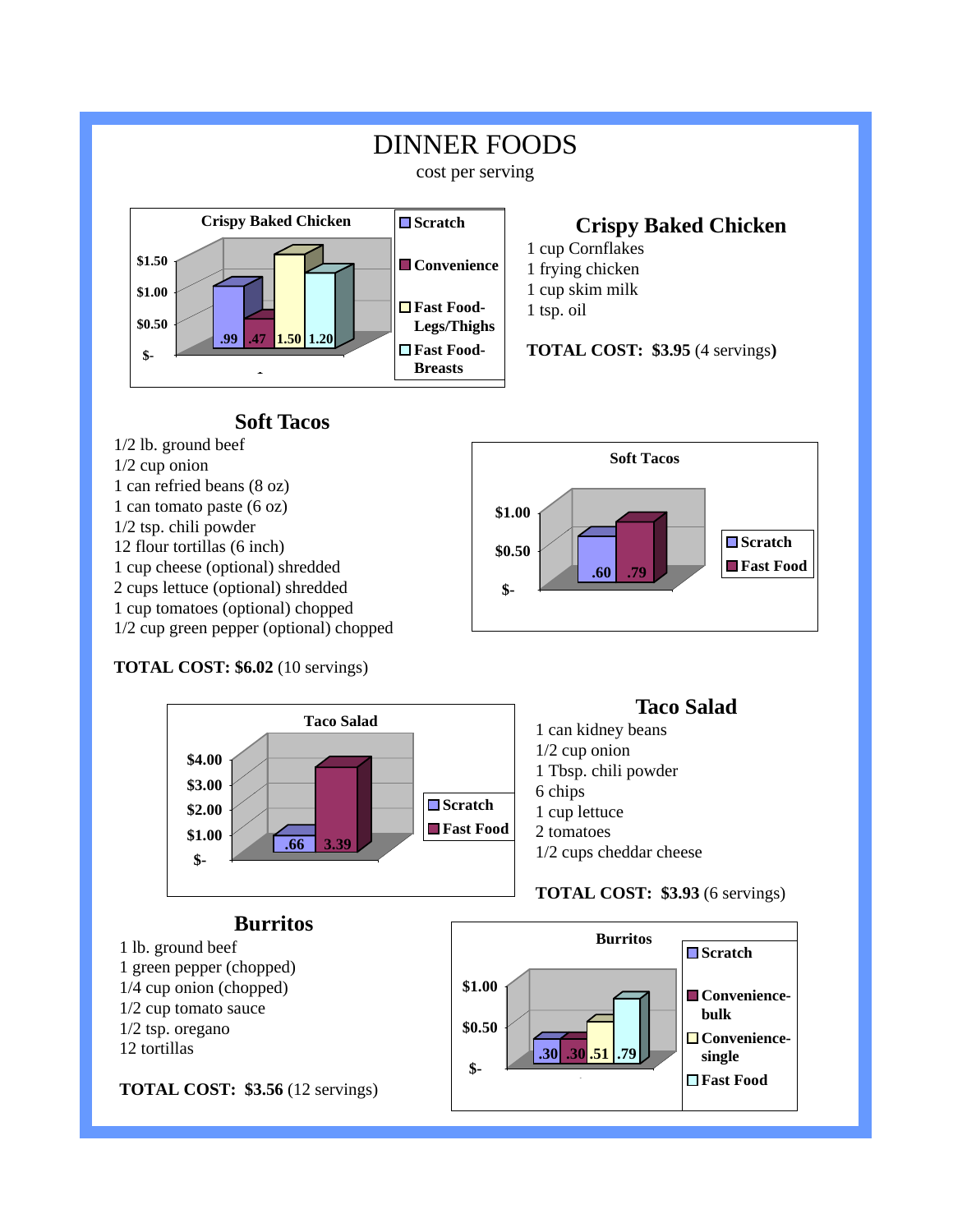#### DINNER FOODS cost per serving **Bean Enchiladas**  1 cup onion 2 cups canned tomatoes (16 oz) 1 can tomato sauce (8 oz) 1/4 tsp. pepper 1 Tbsp. honey 1 lb. pinto beans, cooked, mashed 1/2 cup onion, chopped 1 can olives 1 tsp. chili powder 1/2 cup shredded cheese **TOTAL COST: \$3.34** (8 servings) **\$- \$1.00 \$2.00 \$3.00 Bean Enchiladas □Scratch** ■ Convenience **.42 2.33 Stove Top Casserole**  1/2 onion, chopped finely 1/2 lb. ground beef 4 cups noodles, cooked 5 carrots, thinly sliced 1/2 tsp. pepper 1/2 cup white sauce 1 cube beef bouillon **TOTAL COST: \$2.91** (8 servings) **\$- \$0.50 \$1.00 \$1.50 Stove Top Casserole ■Scratch** ■ Convenience**casserole □ Convenience-TV dinner .36** .49



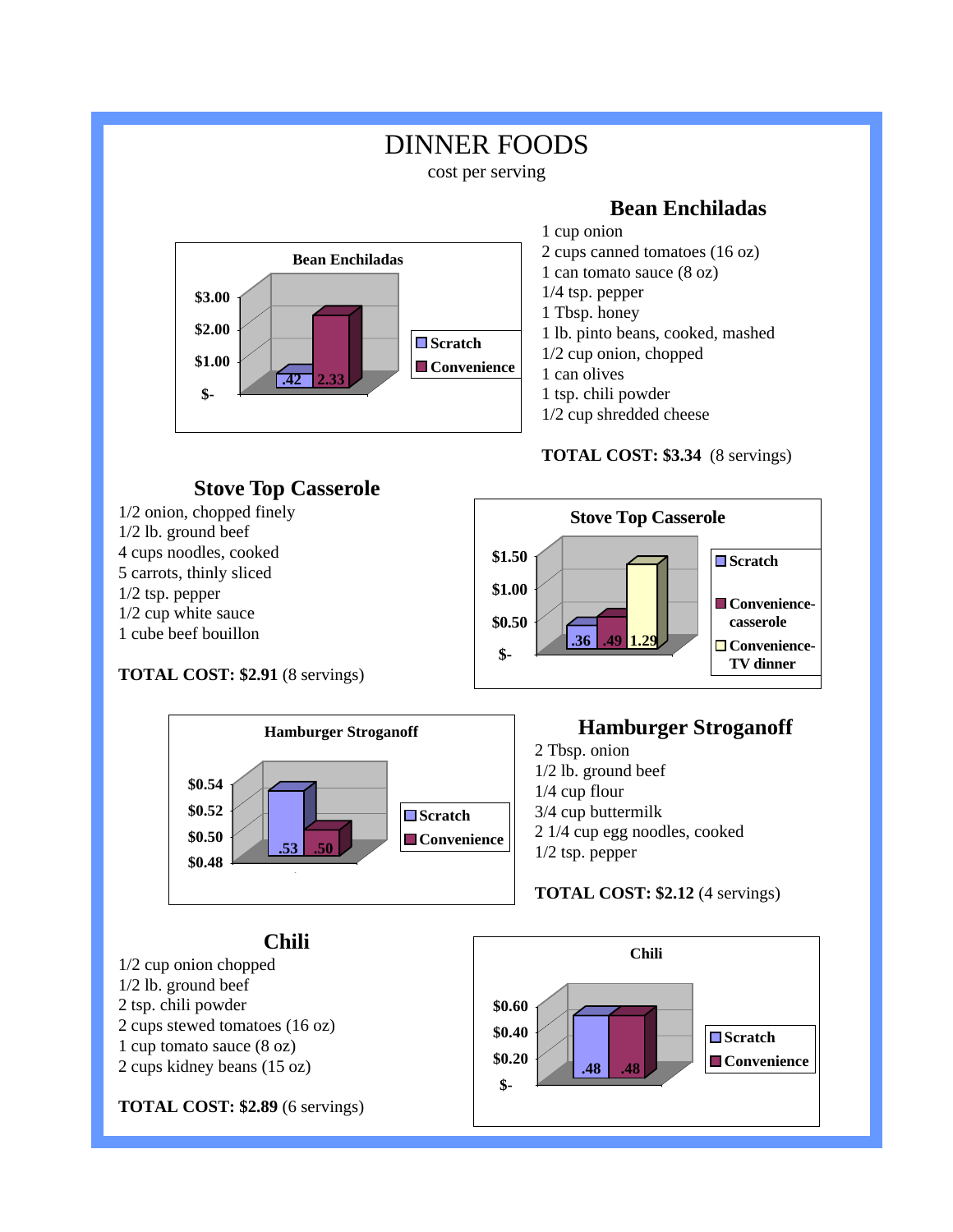

**TOTAL COST: \$2.13** (6 servings)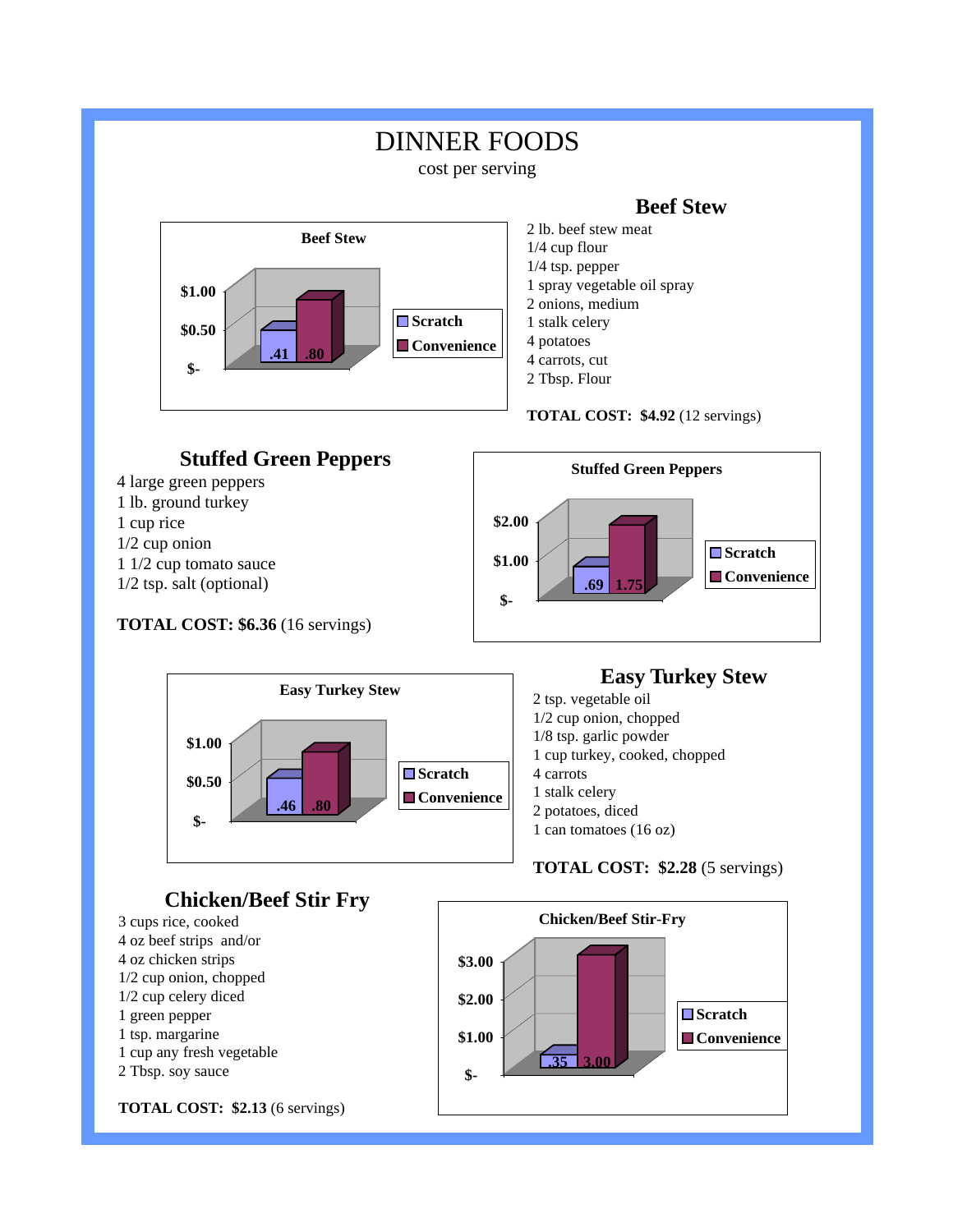

### **Homemade Syrup**

2 cups white sugar 1/2 tsp. maple flavoring

**TOTAL COST: \$0.29** (25 servings)

## **Basic Muffins**



**TOTAL COST**: **\$0.58** (12 servings)



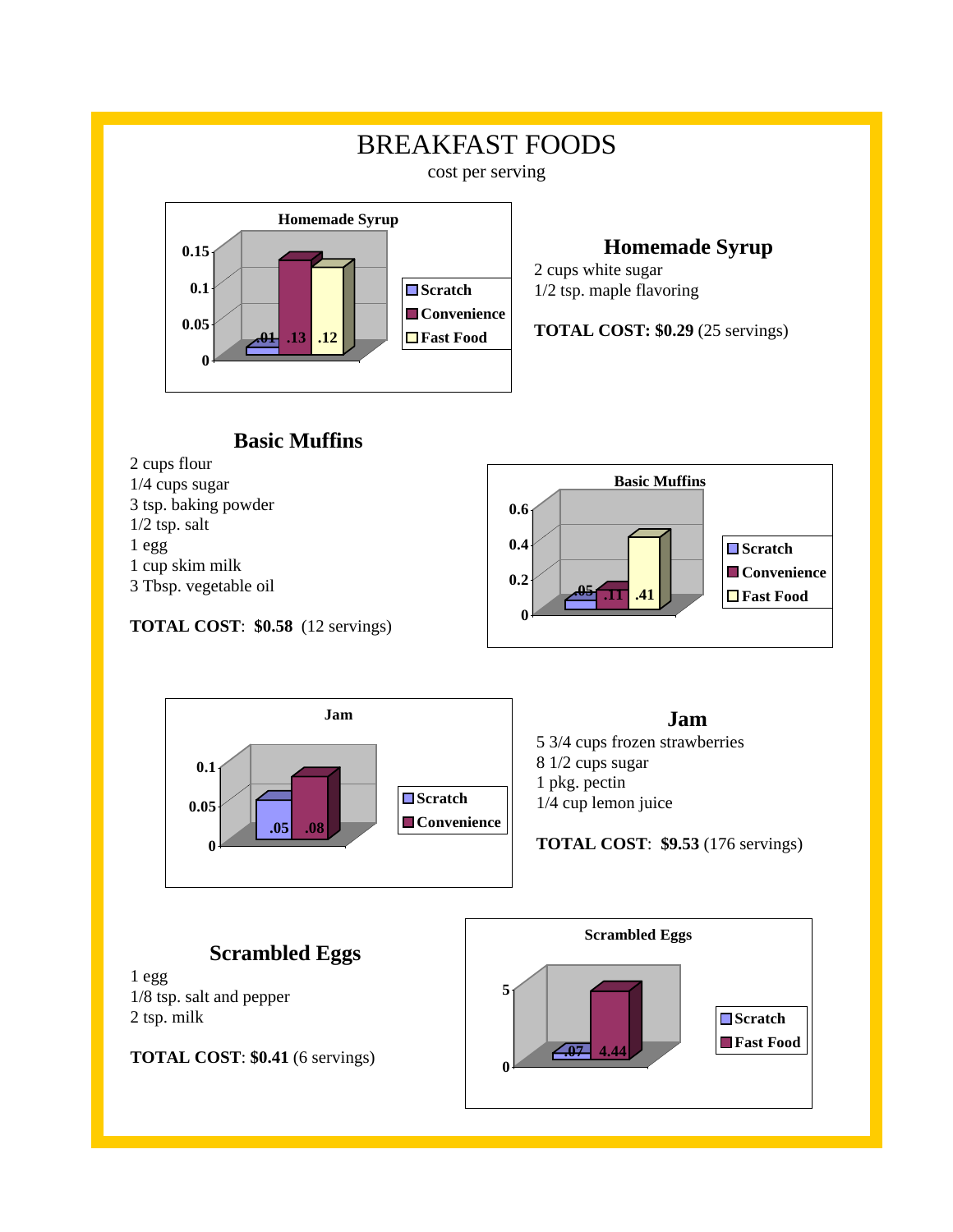

## **Egg Substitute**

6 egg whites 1/3 cup non-fat dry milk powder 1 Tbsp. vegetable oil

**TOTAL COST: \$0.51** (6 servings)





## **Sweetened Condensed Milk**

- 1 cup sugar
- 4 Tbsp. margarine
- 1/1/3 cup instant powdered milk

**TOTAL COST**: **\$0.86** (10 servings)

#### **Pudding and Pie Base**  3/4 cup sugar 2 Tbsp. cornstarch 1/4 tsp. salt 2/3 cup instant dry milk 1 egg 2 Tbsp. margarine 1 tsp. vanilla **TOTAL COST: \$0.51** (4 servings) **0 0.2 0.4 0.6 Pudding and Pie Base ■Scratch** ■ Convenience  $\overline{.13}$  .45  $\overline{.35}$   $\overline{.35}$   $\overline{.35}$   $\overline{.35}$   $\overline{.35}$   $\overline{.35}$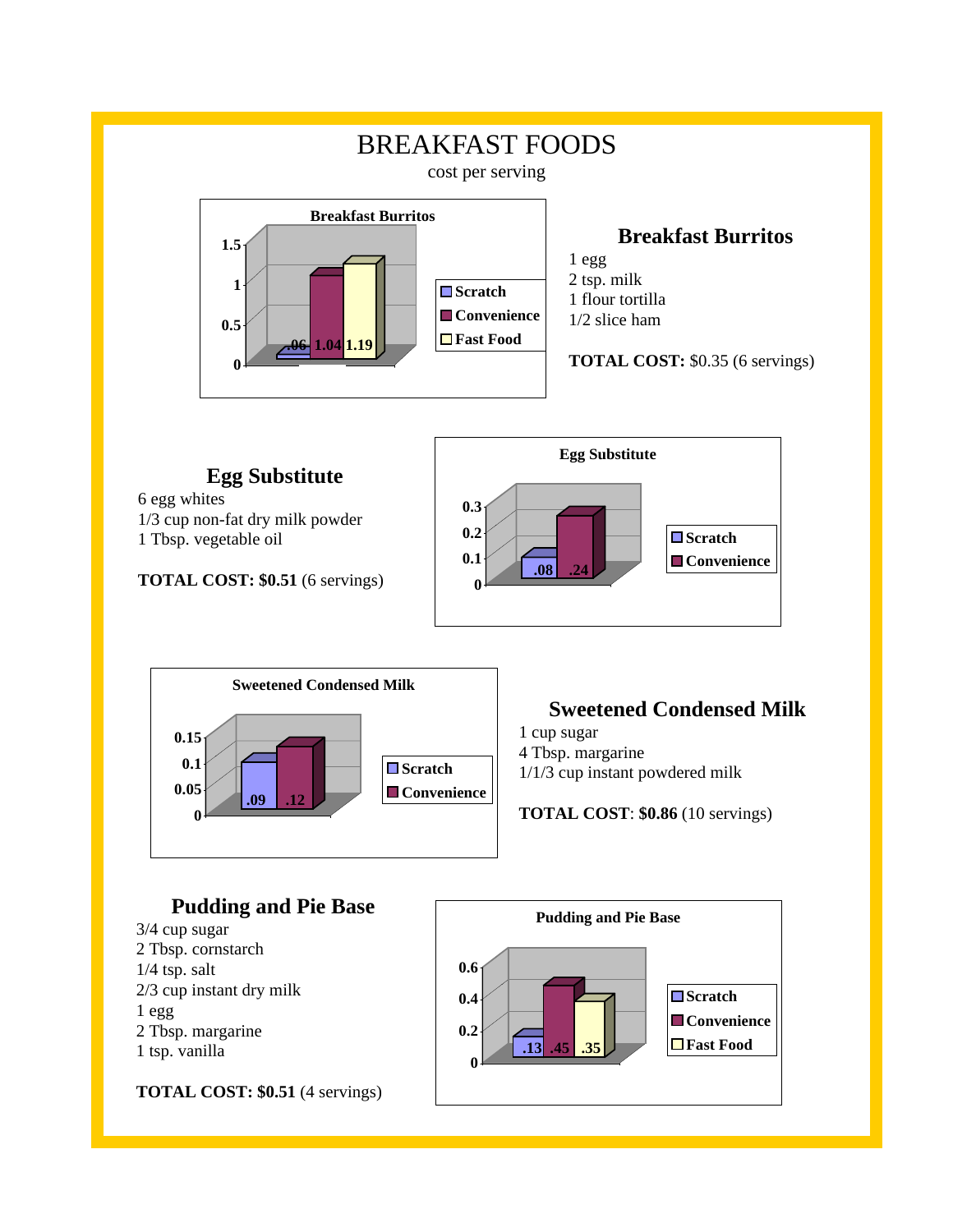## BREAKFAST FOODS

cost per serving



## **Cold Cereal**

1 cup Cheerios 1/2 cup milk

**TOTAL COST: \$0.25** (1 serving)

#### **Pancakes**

- 1 1/4 cup flour
- 1 Tbsp. baking powder
- 1 Tbsp. sugar
- 1 cup skim milk
- 1 Tbsp. vegetable oil
- 1 spray vegetable spray/oil

**TOTAL COST:** \$0.26 (6 servings) **0** 

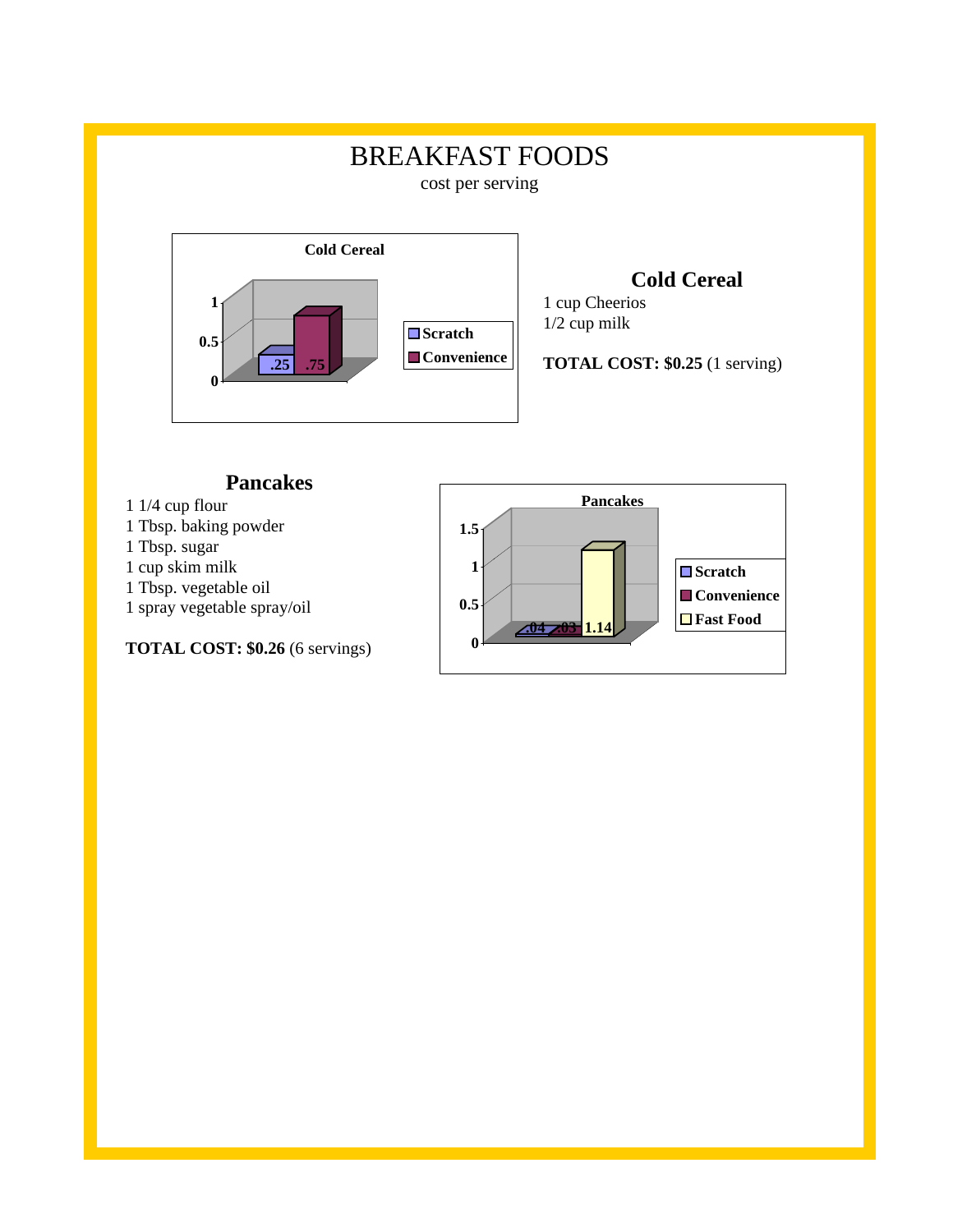

## **Hot Dogs Recipe**

Package of 8 hot dogs Package of 8 buns 4 tsp. ketchup 4 tsp. mustard

**TOTAL COST**: **\$2.30** (8 servings)



1/2 cup milk

#### **TOTAL COST**: **\$1.93** (8 servings)





**Sliced Fruit** 

1 fresh Apple 1 fresh Orange

#### **Pizza**

1/2 lb. ground beef 1 tsp. oregano 2 cups Master Mix 1/2 c skim milk 1 can pizza sauce (10 oz) 1 cup corn 1 can mushrooms 1/2 cup Mozzarella Cheese shredded

#### **TOTAL COST**: **\$4.50** (6 servings)

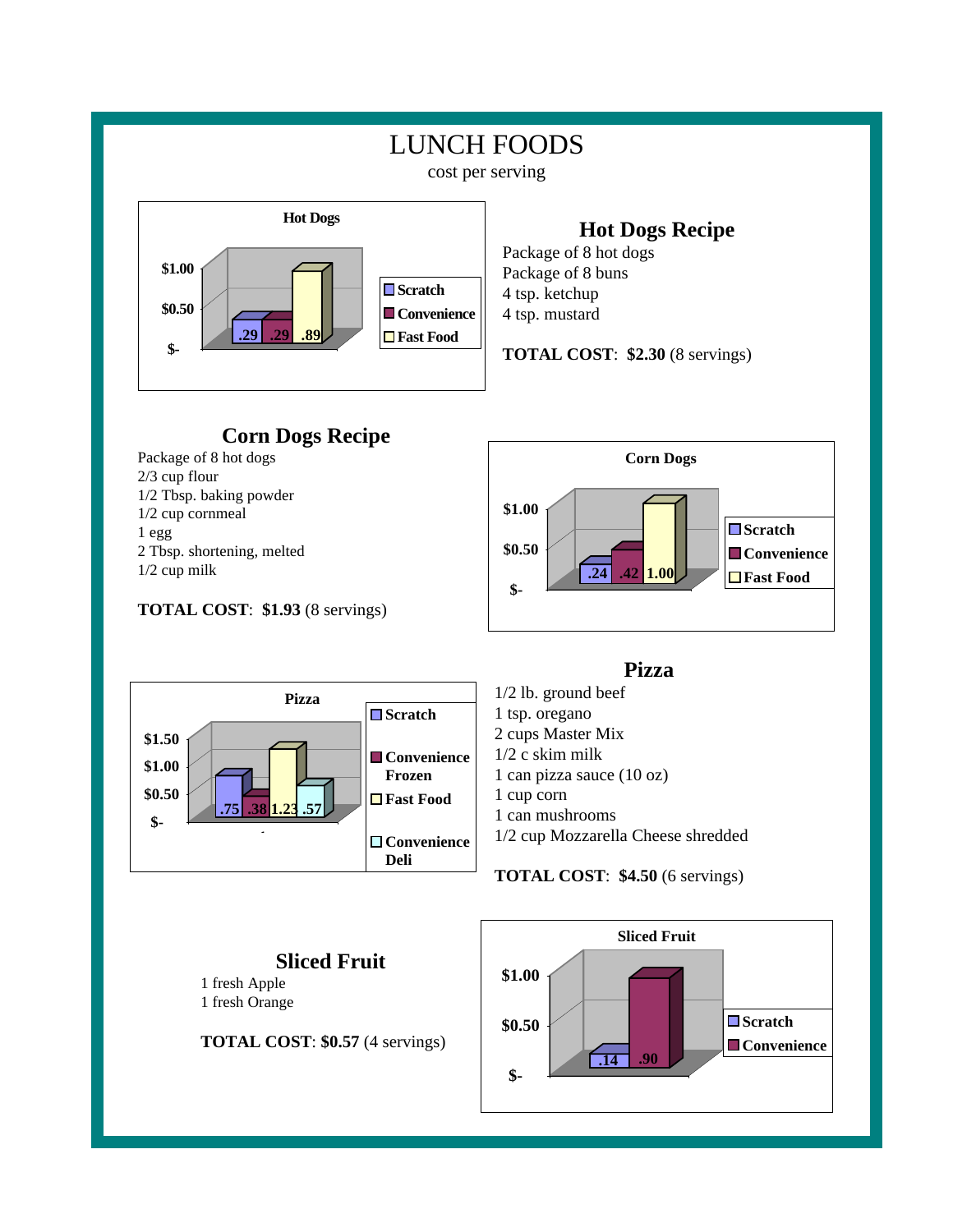## LUNCH FOODS

cost per serving



- 1/2 cup noodles
- 1/2 tsp. basil
- 1/2 tsp. oregano
- 1/4 tsp. pepper

#### **TOTAL COST**: **\$3.18** (16 servings)





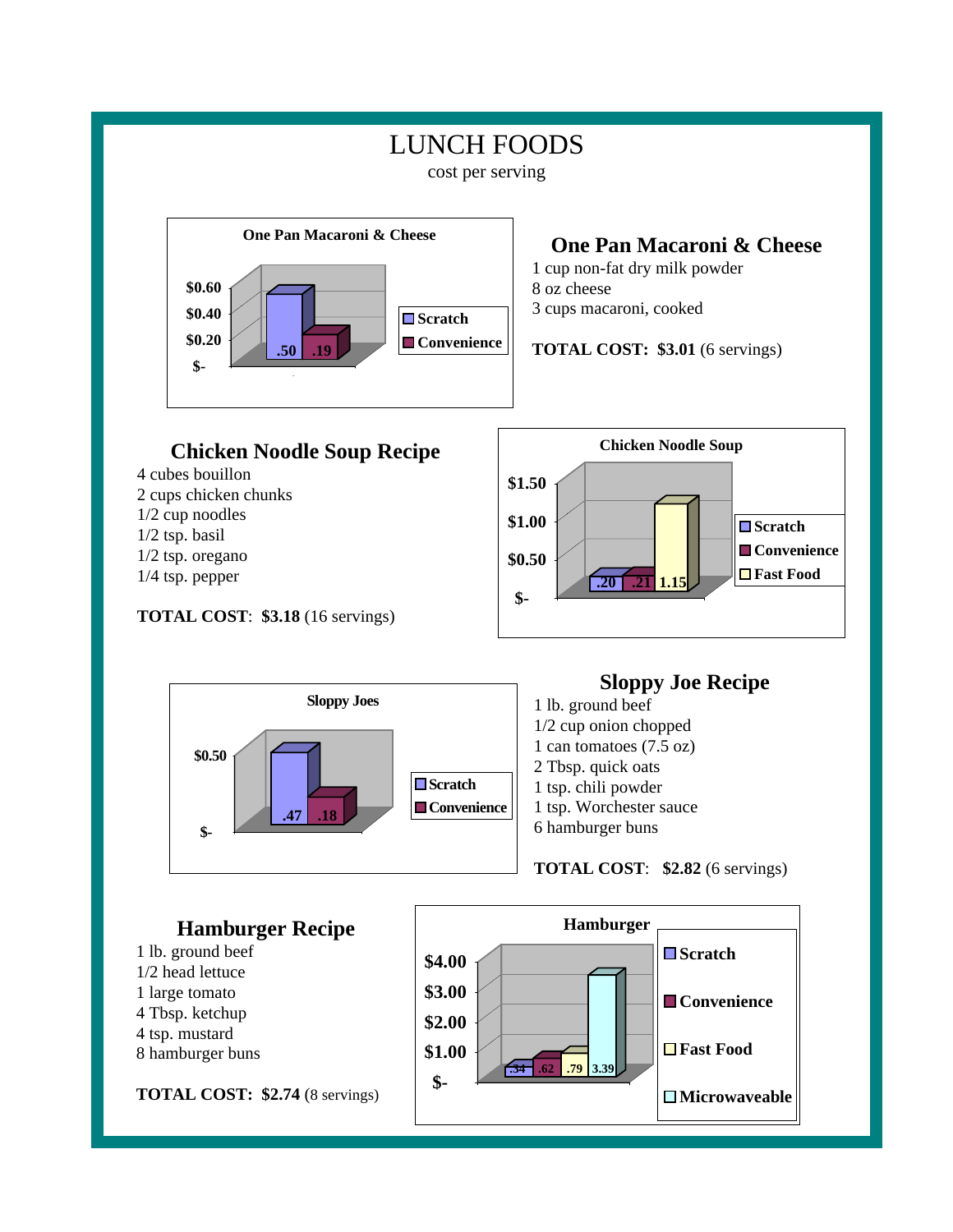

**TOTAL COST**: **\$0.98** (4 servings)